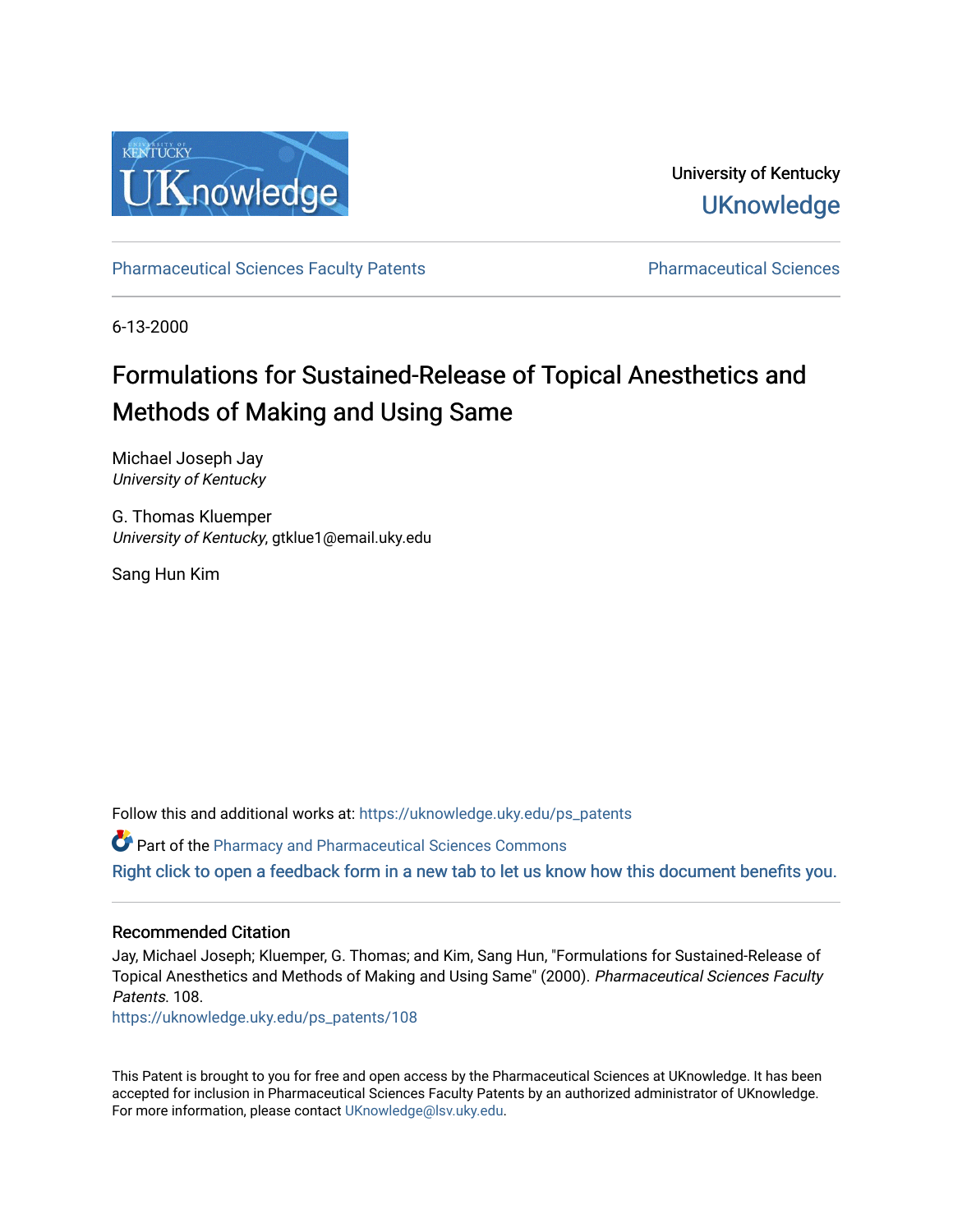

# United States Patent [19]

Jay et al.

 $[60]$ 

#### [54] FORMULATIONS FOR SUSTAINED RELEASE OF TOPICAL ANESTHETICS AND METHODS OF MAKING AND USING SAME

- [75] Inventors: Michael Joseph Jay; G. Thomas Kluemper; Sang Hun Kim, all of Lexington, Ky.
- Assignee: University of Kentucky Research Foundation, Lexington, Ky.
- Appl. No.: 09/119,099
- [22] Filed: **Jul. 20, 1998**

### Related US. Application Data

- Provisional application No. 60/063,904, Oct. 31, 1997.
- $[51]$ Int. Cl.7 ..................................................... .. A61K 9/50
- US. Cl. ........................ .. 424/502; 424/484; 424/485;  $[52]$ 424/486; 424/78.02; 424/78.03; 514/817; 514/900; 514/902
- Field of Search ................................... .. 424/484, 485,  $[58]$ 424/486, 502, 78.02, 78.03; 514/817, 900,  $902$

#### $[56]$ References Cited

#### U.S. PATENT DOCUMENTS

| 4.740.365 |  |  |
|-----------|--|--|
| 4,834,985 |  |  |
| 4,952,560 |  |  |
|           |  |  |
|           |  |  |
|           |  |  |

### US006074674A

#### [11] Patent Number: 6,074,674

### Date of Patent: [451 Jun. 13, 2000

#### OTHER PUBLICATIONS

Schroeder, et al., 67(3) J. Pharm. Sci. (1978), 350-353. Dakkuri, et al., 67(3) J. Pharm. Sci. (1978) , 354—357. Dakkuri, et al., 67(3) J. Pharm. Sci. (1978), 357—360. Kotsiomiti & McCabe, 23 J. OralRehabil. (1996), 114—120. McCabe, J.F., Applied Dental Materials (7th ed.) (Blackwell Scientific Publications, Oxford), 34–37, 1986. McCrorie, 1 J. Oral Rehab. 29 (1974), pp. 29—45. DRUGUAN 98—25468, Kim et al., Pharm. Res., 14, No. 11, Suppl., S42, 1997. DRUGU, AN 90—40921, Ismail et al., Sci. Tech. Prat. Pharm. (6, No. 6, 380-87, 1990).

Primary Examiner—DWayne C. Jones

Assistant Examiner—C. Delacroix-Muirheid Attorney, Agent, or Firm—Kristine H. Johnson; Macheledt Bales & Johnson LLP

#### [57] ABSTRACT

The present invention provides, inter alia, formulations useful to ameliorate symptoms associated With mucosal abrasions, specifically those due to dental orthodontic brackets; oral surgery; periodontal surgery or other procedures. For instance, there is a formulation comprising: 65 to 75% microcrystalline Wax; 5 to 15% non-ionic polymer; 15 to 25% topical anesthetic; and 1 to 5% surfactant, Wherein the ratio of non-ionic polymer to microcrystalline Wax is no greater than 0.2. Preferably, for solid topical anesthetics, the particle size is less than the apertures of a 100-mesh screen. HoWever, the topical anesthetic may also be a liquid. For mulations Wherein the mixture is a homogeneous matrix is preferred.

#### 21 Claims, 4 Drawing Sheets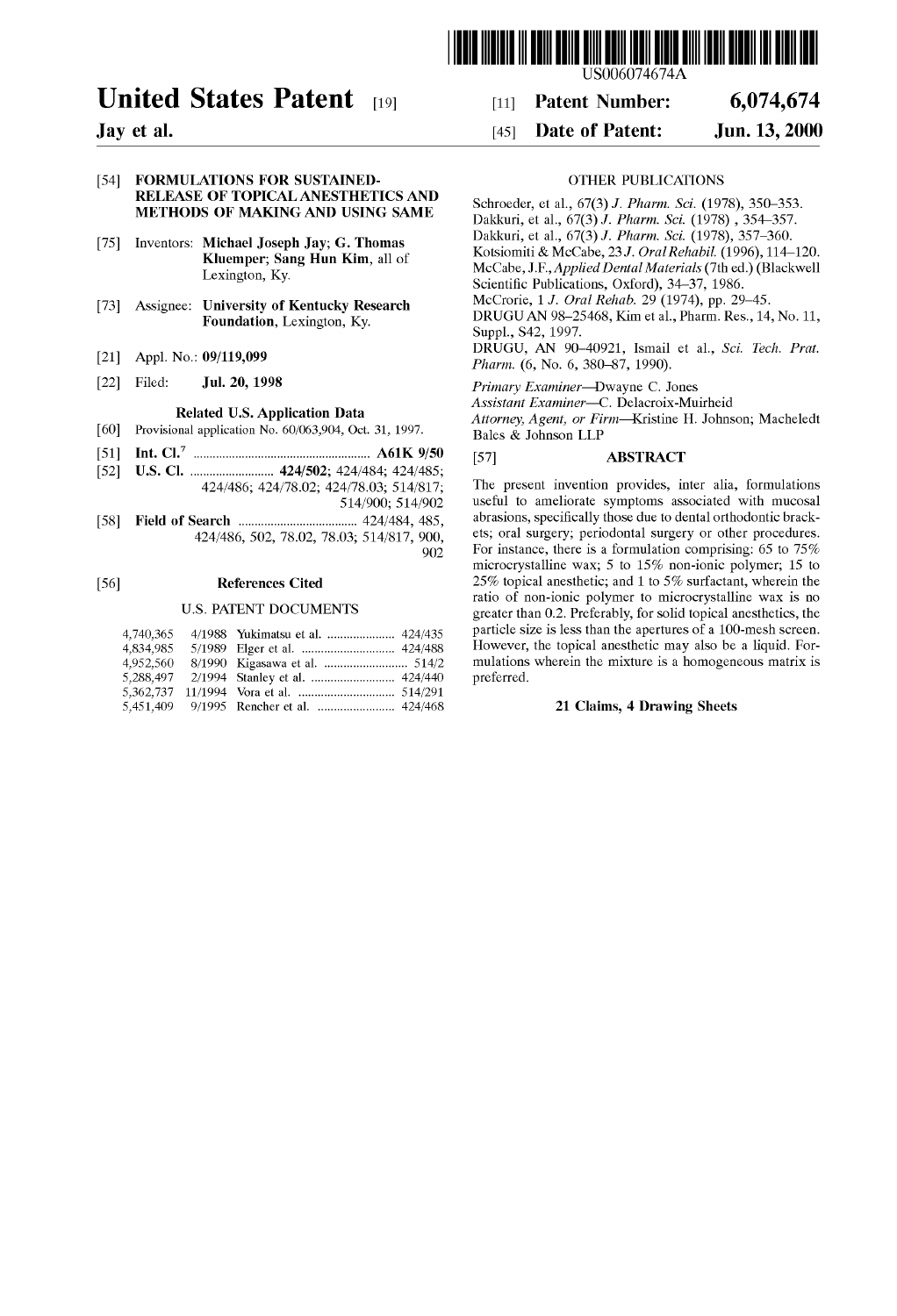

Fig. 1. Comparison of release rate of benzocaine (Rr0.5) for 30 min in several matrices.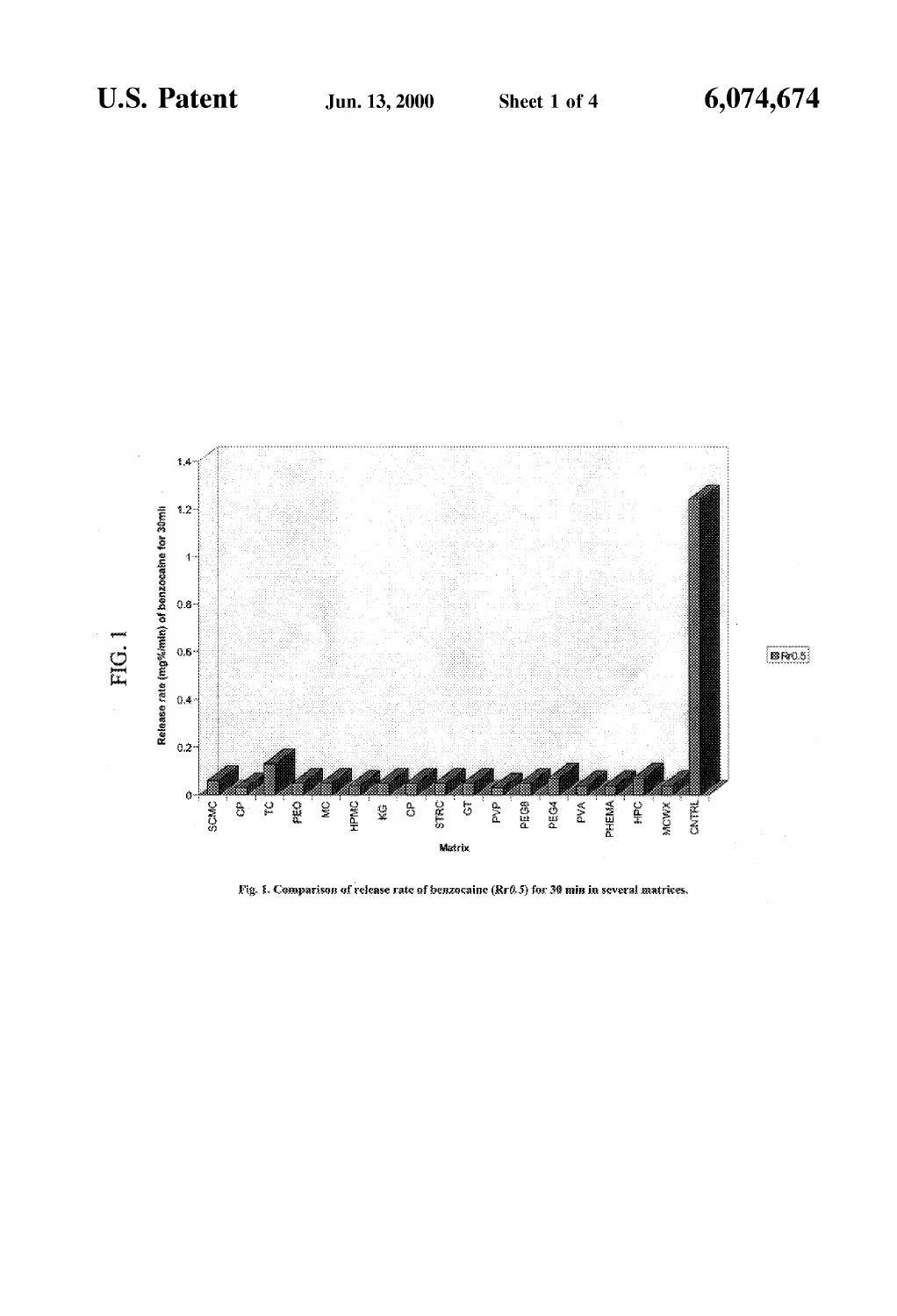

Fig. 2. Comparison of released amount of benzocaine after 8 hours (Ar8) for several polymer/wax matrices.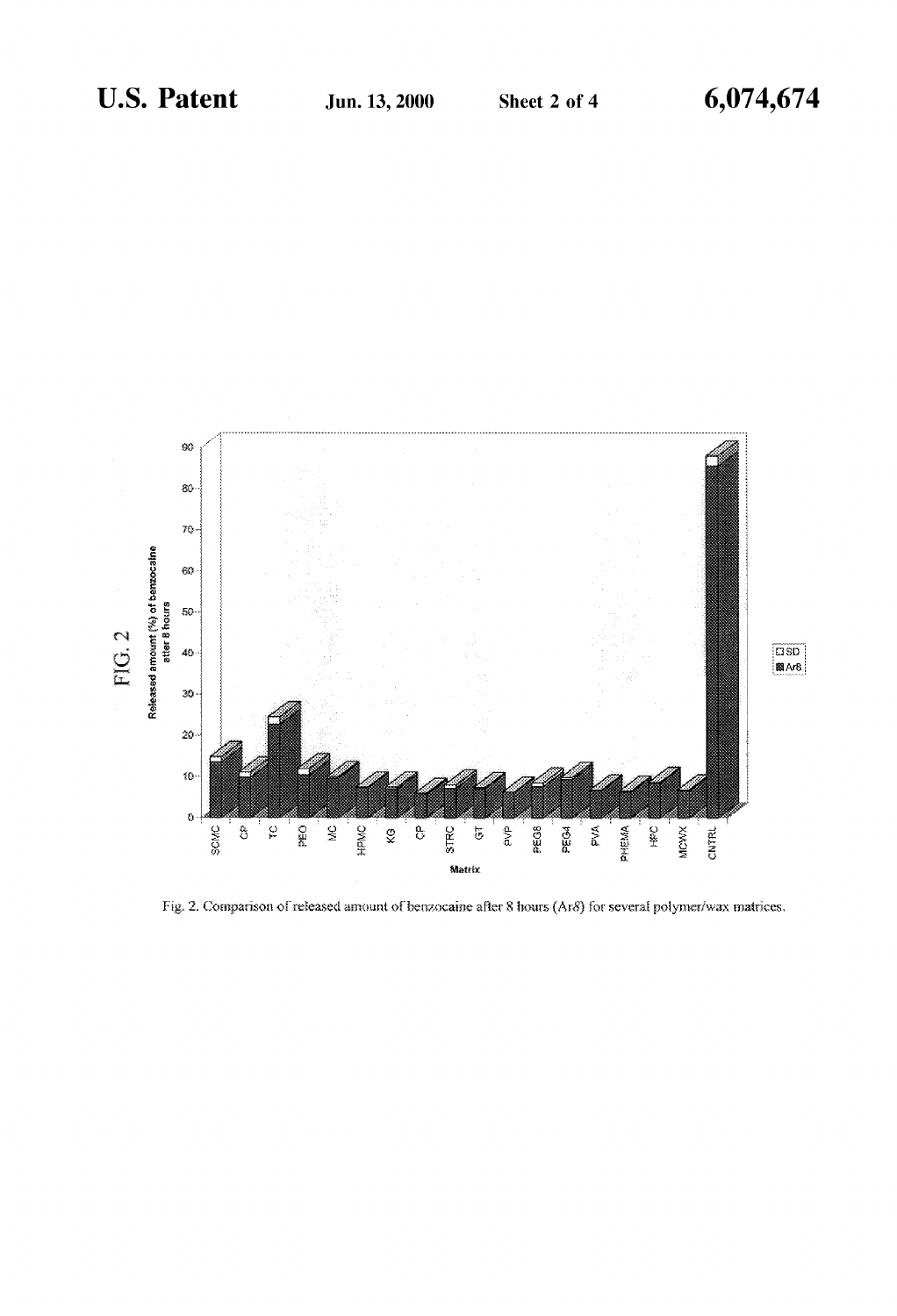

Fig. 3. Comparison of loss of weight (L/W) for several polymer/wax matrices.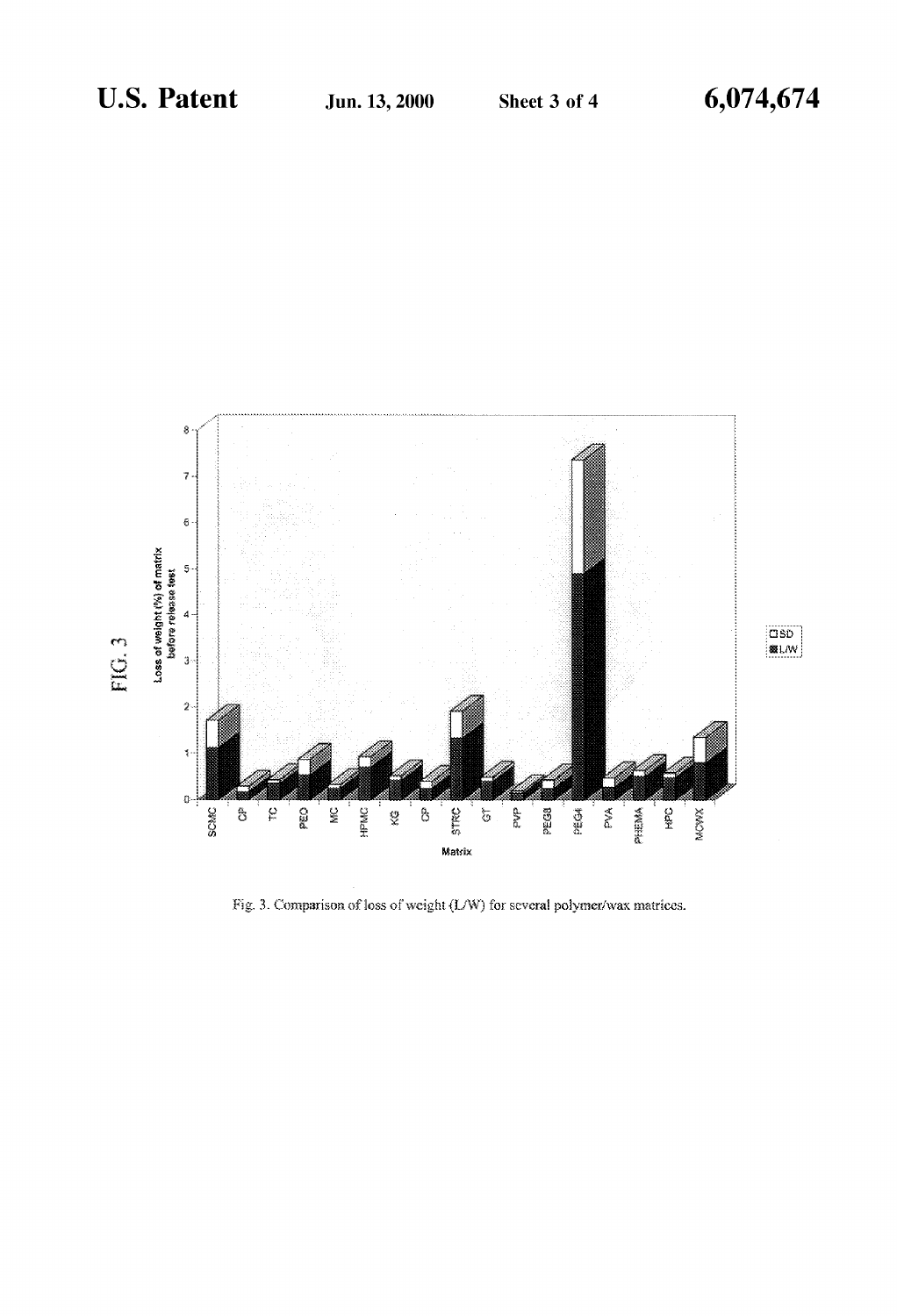

Fig. 4. Comparison of initial melting point (Timp, °C), melting point (Tmp, °C)of matrices and melting point of benzocaine (Tbz, °C).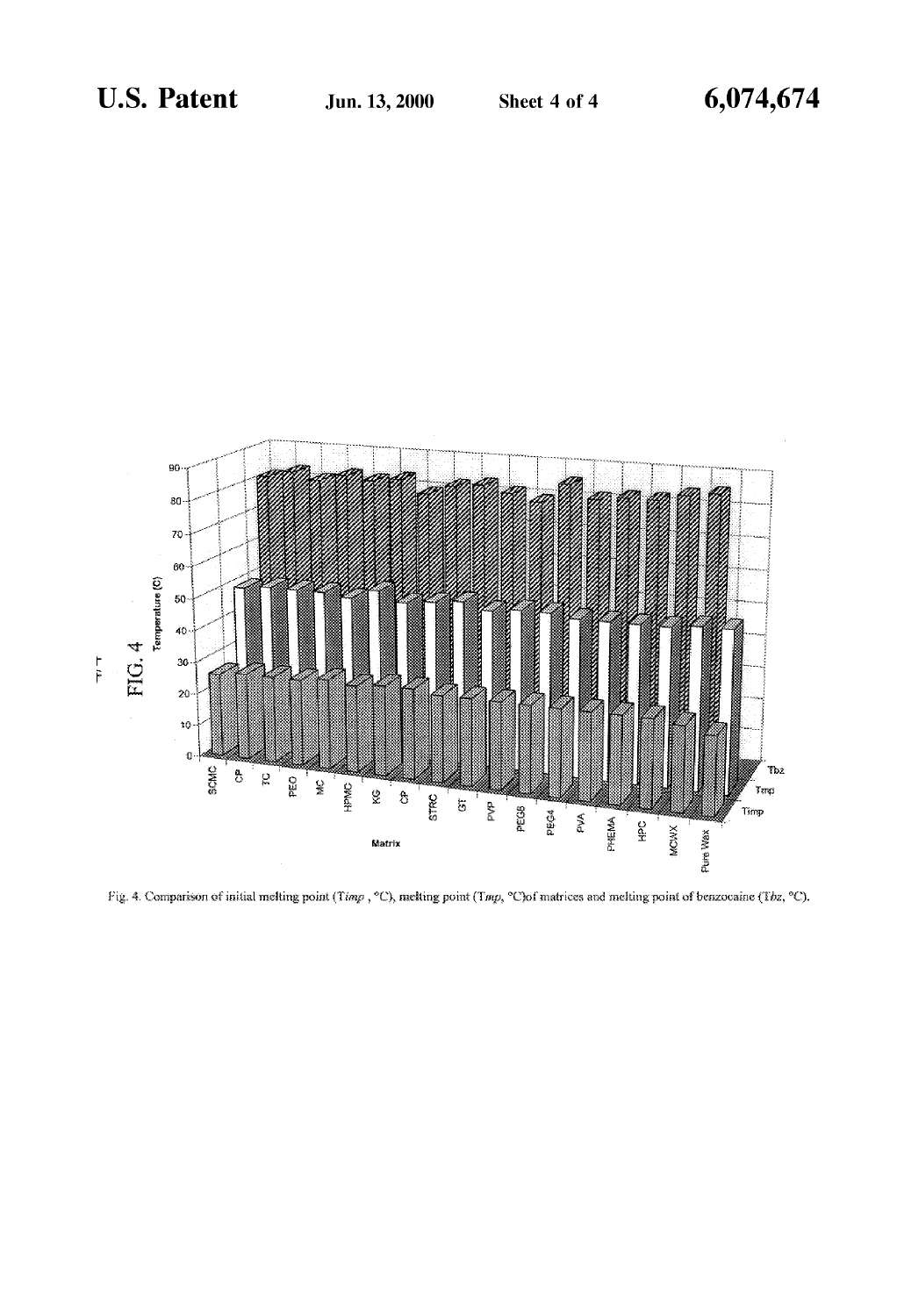10

25

35

60

 $50$ 

65

### FORMULATIONS FOR SUSTAINED RELEASE OF TOPICAL ANESTHETICS AND METHODS OF MAKING AND USING SAME

This Application claims priority to Provisional Patent 5 Application No. 60/063,904, filed Oct. 31, 1997.

#### BACKGROUND OF THE INVENTION

Orthodontic patients Who require corrective braces almost always develop mouth abrasions due to friction between the orthodontic brackets and the oral mucosa. Previous treat ments have included the use of Wax to cover the brackets, and the use of topical anesthetics to treat the Wounds.

Currently, dental wax is used by most, if not all, orth-  $_{15}$ odontic patients to treat the problem of mouth abrasions. Typically, soft Wax is applied to the brackets to reduce the friction. This is done on a prophylactic or as-needed basis and is often used in conjunction With a topical anesthetic that is applied directly to the irritated mucosa.

Topical anesthetic formulations to date have proved tran sitory in action; that is, the effect lasts for a matter of minutes. The fleeting action is due to the water soluble nature of the topical anesthetics, and the Water-rich envi ronment into Which they are introduced.

One patent, US. Pat. No. 4,740,365 describes a prepara tion Which provides sustained release of pharmaceuticals (including benZocaine) via a layered copolymer. Use of this film on dental brackets is inappropriate, for structural reasons, nor would it solve the unique problems of dental <sup>30</sup> bracket abrasions.

Moreover, Waxes and Wax/polymer/surfactant formula tions have been used in dentistry for the purpose of making impressions of a patient's teeth. Waxes may be then used as a mold for casting artificial teeth or for diagnostic purposes. Previous Wax formulations of this sort did not incorporate an anesthetic, since the use did not Warrant such incorporation.

The waxes used in dentistry normally consist of two or more components which may be natural or synthetic waxes,  $\frac{40}{10}$ resins, oils, fats and pigments. Blending is carried out to produce a material with the required properties for a specific application. J. F. McCabe. Applied dental materials (7th ed.). Blackwell Scientific Publications, Oxford. Waxes are thermoplastic materials Which are normally solids at room temperature but melt, Without decomposition, to form mobile liquids. They are, essentially, soft substances With poor mechanical properties and their primary uses in den tistry are to form patterns of appliances prior to casting. An important group of Waxes used in dentistry are the impres sion waxes. Waxes are generally characterized by their thermal properties such as melting point and solid-solid transition temperature Which is closely related to the soft ening temperature observed in practice. Important mechani cal properties are brittleness and the degree of flow which a  $_{55}$ material Will undergo in its Working temperature range. See, for example, Kotsiomiti & McCabe, 23 J. Oral Rehabil. 114 (1996).

In McCrorie, 29 J. Oral Rehab. 29 (1974), there is a review of the sparse information known prior to this publication regarding modelling Waxes, and some objective data for several known modelling waxes. The paper compares the modelling Waxes to ordinary Waxes, such as paraffins and beesWaxes. The author gives his suggestions (on page 44) to those Who are trying to identify useful modelling Waxes.

In Lolor et al., 84(6), J. Pharm. Sci. 673 (1995), there is disclosed a study of factors desirable in a transdermal preparation. Lolor deals primarily With Water/oil/surfactant preparations, and does not discuss Wax embodiments.

Citation of the above documents is not intended as an admission that any of the foregoing is pertinent prior art. All statements as to the date or representation as to the contents of these documents is based on subjective characterization of information available to the applicant, and does not constitute any admission as to the accuracy of the dates or contents of these documents.

#### SUMMARY OF THE INVENTION

It is therefore an object of the present invention to provide formulations useful to treat mucosal abrasions.

It is a further object to provide a method for making formulations to treat mucosal abrasions.

It is yet another object to provide methods to treat mucosal abrasions.

20 due to mucosal abrasions. It is yet another object to provide methods to reduce pain

Definitions: For the purposes of the present application, the folloWing terms shall have the meanings as described beloW. All other terms shall have the meanings commonly recognized in the art at the time of filing.

"Non-ionic polymer(s)" shall mean non-ionic polymer(s) that are hydrophilic or lipophilic.

#### BRIEF DESCRIPTION OF THE DRAWINGS

FIG. 1 is a bar graph showing the comparison of release rate of benzocaine for 30 minutes in several matrices.

FIG. 2 is a bar graph shoWing the released amount of benZocaine after 8 hours for several polymer/Wax matrices.

FIG. 3 is a bar graph showing the comparison of loss of Weight for several polymer/Wax matrices.

FIG. 4 is a comparison of initial melting point, melting point of matrices and melting point of benzocaine.

### DETAILED DESCRIPTION OF THE INVENTION

45 odontic brackets; oral surgery; periodontal surgery or other The present invention therefore provides, inter alia, for mulations useful to ameliorate symptoms associated With mucosal abrasions, specifically those due to dental orthprocedures. For instance, there is a formulation comprising: 65 to 75% microcrystalline Wax; 5 to 15% non-ionic poly mer; 15 to 25% topical anesthetic; and 1 to 5% surfactant, wherein the ratio of non-ionic polymer to microcrystalline Wax is no greater than 0.2. Preferably, for solid topical anesthetics, the particle size is less than the apertures of a 100-mesh screen. HoWever, the topical anesthetic may also be a liquid. Formulations Wherein the mixture is a homo geneous matrix is preferred.

Specifically provided is a formulation as above, wherein the microcrystalline Wax, non-ionic polymer and topical anesthetic are prepared according to the methods described herein.

Preferred formulations are those Wherein the topical anes thetic is selected from the group consisting of: benzocaine; lidocaine; novocaine; procaine; butalaine; and dyclonine. Also preferred are those formulations Wherein the non-ionic polymer is selected from the group consisting of: sodium carboxymethyl cellulose; Carbopol ETD 2001 resin; traga canth; poly (ethylene oxide); methylcellulose; hydroxy propylmethylcellulose; karya gum; cellulose; soluble starch; gelatin; poly (vinyl pyrrolidone); poly (ethylene glycol)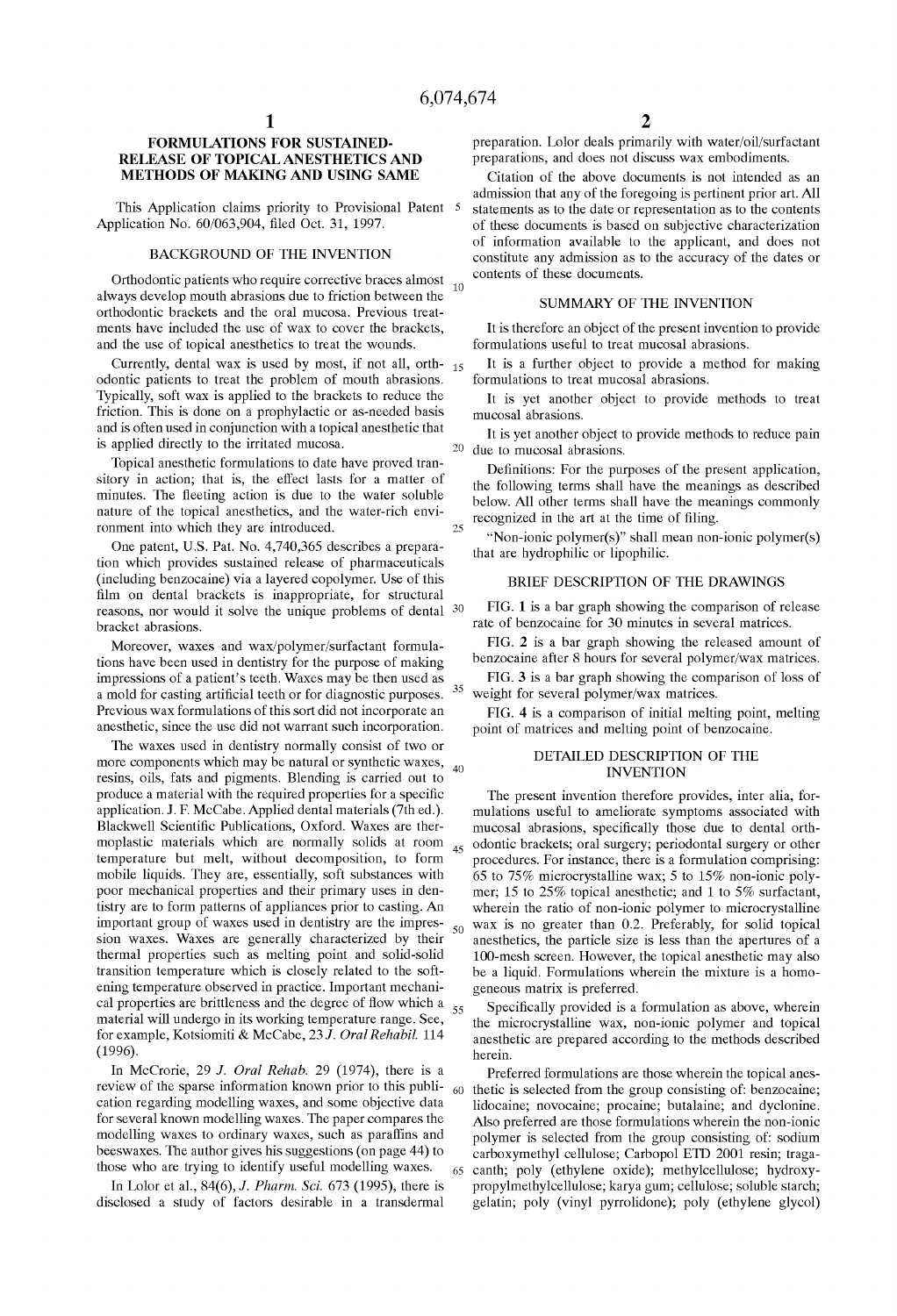15

20

30

 $25$ 

40

8000; poly (ethylene glycol) 4000; and poly (vinyl alcohol). Formulations Wherein the surfactant is selected from the group consisting of: sorbitan monolaurate, polysorbate 80 Spans and TWeens are also preferred.

A formulation Wherein the topical anesthetic is ben Zocaine is herein provided. A formulation Wherein the topi cal anesthetic is benZocaine, and the non-ionic polymer is tragacanth is more preferred. A formulation Wherein the topical anesthetic is benzocaine, the non-ionic polymer is tragacanth, and the surfactant is Span80 is most preferred. 10 Specifically, a formulation wherein, of the total, the tragacanth is 7.1%, the microcrystalline Wax is 70.9%, the Span80 is 2.0% and the benzocaine is 20.0% is provided. HoWever, formulations Which comprise liquid anesthetics are also provided.

In making the above formulations, it is desirable to make a uniform matrix. The Wax/polymer/surfactant mixture can be made according to means known in the art of making Waxes. For example, the references cited in the background section of this application Will be useful. For instance, the polymer to Wax ratio may be up to 0.2. The methods described herein result in the proper physical parameters, and can also be used to manufacture the above formulations.

The present invention also provides methods to prepare formulations useful to treat symptoms associated with dental <sup>25</sup> abrasions. Specifically, there are provided methods comprising the steps of: adding a topical anesthetic with particle size less than the apertures in a 100 mesh screen to a homoge neous mixture of melted microcrystalline Wax, non-ionic polymer and surfactant, in a plurality of portions and With mixing, so as to obtain a homogenous mixture of said anesthetic, Wax, polymer and surfactant; and cooling said homogenous mixture of said anesthetic, Wax, polymer and surfactant at a constant rate, With continuous agitation, so as to congeal the mixture into a homogeneous matrix.

By "homogeneous mixture" and "homogeneous matrix" it is meant that every sample of the mixture or matrix is of similar composition, that is, the ratio of components is the same, for like sample sizes.

Alternatively, the formulations of the present invention can be manufactured as folloWs: Wax can be added to a manufacturing kettle With heating/cooling capabilities. The kettle should also be equipped With a bottom-to top recir culating pump and a mixer With a shaft and blade. The Wax should be heated to approximately 65 to 70° C. The polymer and surfactant should be individually followed by the anesthetic. Then, the mixing process should be continued until all material is in a homogeneous state. The mixture should be gradually cooled (approximately 1° C. ° C./minute) and the cooled materials filtered using the re-circulation pump, into a clean receiving tank. The materials are optimally retained at a moldable consistency for further processing, testing or dispensing. Then, the materials are transfered for dispens ing.

Topical anesthetics used in the present methods can be any molecules Which provide pain relief for the oral mucosa. In a specific embodiment, the topical anesthetic can be, for example, benzocaine; lidocaine; novocaine; procaine; butalaine; and dyclonine.

Non-ionic polymers used in the present methods can be any molecules Which are Without electrical charge, that is, they are neutral. In a specific embodiment, the non-ionic polymer can be, for example: sodium carboxymethyl cellu lose; Carbopol ETD 2001 resin; tragacanth; poly (ethylene oxide); methylcellulose; hydroxypropylmethylcellulose; karya gum; cellulose; soluble starch; gelatin; poly (vinyl pyrrolidone); poly (ethylene glycol) 8000; poly (ethylene glycol) 4000; and poly (vinyl alcohol).

In a preferred embodiment of the present invention, there is provided a method Wherein the microcrystalline Wax is first melted  $65-70^{\circ}$  C.; the polymer and surfactant are subsequently added With stirring; the sieve-shaker-screened benZocaine is subsequently added With stirring so as to produce a mixture; the mixture then stired for 5 to 10 minutes at 65 to 70° C.; the mixture then cooled with constant manual mixing so as to form a solid With a homogeneous matrix. The solid homogeneous matrix may then optionally be formed into uniform pieces of a size appropriate to place on individual dental brackets.

In another preferred embodiment, there is provided a method wherein the topical anesthetic is benzocaine. A method wherein the anesthetic is benzocaine and the nonionic polymer is tragacanth is specifically preferred. More preferred is a method wherein the anesthetic is benzocaine, the non-ionic polymer is tragacanth and the surfactant is Span80. Most preferred is method Wherein, of the total the tragacanth is 7.1%, the microcrystalline Wax is 70.9%, the Span80 is 2.0% and the benzocaine is 20.0%.

Also provided are methods of reducing pain due mucosal abrasions in a patient in need of such pain reduction, comprising administering a formulation as described above. Specifically, methods of reducing pain due to mucosal abrasions in a patient in need of such pain reduction, comprising administering a formulation Wherein the topical anesthetic is benzocaine, the non-ionic polymer is tragacanth, and the surfactant is Span 80 is most preferred.

#### EXAMPLES

#### Example 1

#### Optimizaton of Sustained Release of Benzocaine from Tragacanth/Wax/Span80 Formulation

#### TABLE I

|    |                                                |                                | The materials used                 |                             |                                    |
|----|------------------------------------------------|--------------------------------|------------------------------------|-----------------------------|------------------------------------|
| 45 | Polymers &<br>Materials                        | Abbre-<br>viation <sup>a</sup> | Mean<br>muco-<br>adhesive<br>force | $\%$<br>Molecular<br>weight | Melt-<br>ing<br>Com-<br>point pany |
|    | Sodium carboxy-                                | <b>SCMC</b>                    | $192.4 \pm 12.0$                   | 90,000                      | Aldrich                            |
|    | methyl cellulose<br>Carbopol ETD<br>2001 Resin | СP                             | $185.0 \pm 10.3$                   |                             | Good-<br>rich                      |
| 50 | Tragacanth                                     | ТC                             | $154.4 \pm 7.5$                    |                             | Aldrich                            |
|    | Poly (ethylene                                 | PEO                            | $128.6 \pm 4.0$                    | 100,000                     | Aldrich                            |
|    | oxide)                                         | MC                             | $128.0 \pm 2.4$                    | 40,000                      | Aldrich                            |
|    | Methylcellulose                                | <b>HPMC</b>                    | $125.2 \pm 16.7$                   |                             | Aldrich                            |
|    | Hydroxypropyl-<br>methylcellulose              |                                |                                    |                             |                                    |
| 55 | Karya gum                                      | KG                             | $125.2 \pm 4.8$                    |                             | Aldrich                            |
|    | Cellulose                                      | C                              |                                    |                             | Aldrich                            |
|    | Soluble starch                                 | <b>STRC</b>                    | $117.2 \pm 3.1$                    |                             | Aldrich                            |
|    | Gelatin                                        | GТ                             | $115.8 \pm 5.6$                    |                             | Aldrich                            |
|    | Poly (vinyl<br>pyrrolidone)                    | <b>PVP</b>                     | $97.6 \pm 3.9$                     | 55,000                      | Aldrich                            |
| 60 | Poly (ethylene<br>glycol) 8000                 | PEG8                           | $96.0 \pm 7.6$                     | 8,000                       | Aldrich                            |
|    | Poly (ethylene<br>glycol) 4000                 | PEG4                           |                                    | 4,000                       | Aldrich                            |
|    | Poly (vinyl                                    | PVA                            | $94.8 \pm 4.4$                     | $89,000 -$                  | Aldrich                            |
|    | alcohol)                                       |                                |                                    | 98,000                      |                                    |
| 65 | Poly                                           | PHEMA                          | $88.4 \pm 2.3$                     | 300,000                     | Aldrich                            |
|    | (hydroxyethyl-<br>methacrylate)                |                                |                                    |                             |                                    |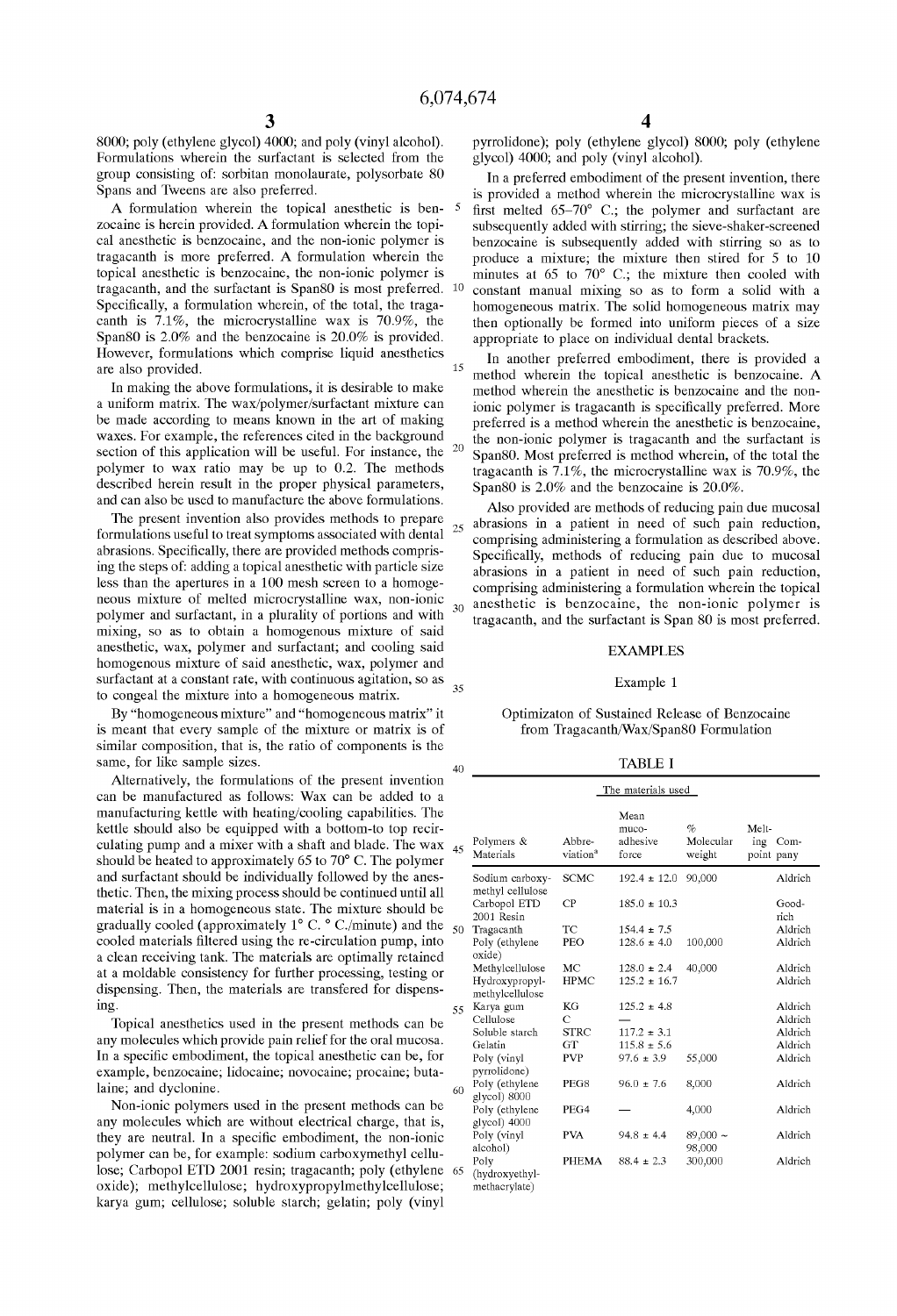5

15

25

30

 $40$ 

#### TABLE I-continued

| The materials used          |                                |                                    |                          |                                    |  |  |  |  |  |  |
|-----------------------------|--------------------------------|------------------------------------|--------------------------|------------------------------------|--|--|--|--|--|--|
| Polymers &<br>Materials     | Abbre-<br>viation <sup>a</sup> | Mean<br>muco-<br>adhesive<br>force | %<br>Molecular<br>weight | Melt-<br>ing<br>Com-<br>point pany |  |  |  |  |  |  |
| Hydroxypropyl-<br>cellulose | <b>HPC</b>                     | $87.1 \pm 13.3$                    | 370,000                  | Aldrich                            |  |  |  |  |  |  |
| Microcrystalline<br>wax     | <b>MCWX</b>                    |                                    |                          | Dents-<br>ply                      |  |  |  |  |  |  |
| Benzocaine<br>Span 80       | BZ.<br><b>SP80</b>             |                                    | 165.2                    | Aldrich<br><b>SIGMA</b>            |  |  |  |  |  |  |

<sup>a</sup>Abbreviation was used as a matrix name

#### Matrix Preparation

The drug and surfactant Were physically dispersed into a molten Wax matrix. The percentage of polymer, microcrys talline wax (MCWX), Span 80 (SP80), benzocaine  $(BZ)$ mixtures Was 7.1, 70.9, 2.0, 20.0 respectively. The ratio of 20 polymer to MCWX was fixed as  $1: 10$ . The hydrophilic polymer-Wax-surfactant-drug mixtures Were prepared by melting microcrystalline Wax to approximately 65—70° C. Benzocaine, after passing through a 100-mesh screen by sieve shaker (Vibratory 3-IN, Sieve Shaker, SS-5, Gilson Co.), Was added in small portions While the mass Was mixed for 5 to 10 minutes. Slowly, the entire mass was then solidified in a vessel with constant mixing. The mixture was alloWed to cool doWn to room temperature. This method Was selected because it produced a more uniform matrix than other methods. After one day after, the mass Was compressed into 100 mg cores using 9.5 mm punches and die using a pressure of 1,000 lbs. The upper punch was flat and the loWer punch Was concave. These compressed Waxes Were used in the Loss of Weight experiments. Dissolution Procedure

The USP rotating-basket method Was employed for inves tigating drug release from the matrices. A matrix Was attached on the flat shaft with the basket, which was immersed in 500 ml of Water Which Was degassed, simulated saliva. The basket Was rotated at 60 rpm, and the Water bath of the dissolution apparatus (Vander Kamp® 600 Six spindle Dissolution tester, Van-Kel Inc., USA) Was main tained at 37° C. for 8 hrs. Samples Were draWn at 0, 5, 10, 15, 20, 30, 60, 90, 120, 180, 240, 300, 360, 420, 480, minutes. At each interval, a 3 ml sample Was Withdrawn from the vessel for assay, and immediately replaced With an equivalent volume of dissolution medium. Three runs Were made on each batch. The samples obtained through 30 minutes Were used to calculate the Zero-order release rate

## (Rr). Benzocaine Assay

The dissolution medium Was degassed distilled Water. Samples obtained from the dissolution apparatus Were diluted with distilled water and assayed for benzocaine content by measuring absorbance at 284.6 nm with UV/VIS spectrophotometer (U-2000 Spectrophotometer, Hitachi, Japan). The concentration in the sample Was calculated from a standard Beer's laW plot.

### Example 2

#### Release of Benzocaine from Formulation of Varying Polymer Constituents

10 for 8 hours and the degree of erosion after 8 hours during the This study shows the physical properties of the wax/ polymer/span80 matrix. The thermal properties Were mea sured. The results of thermal analysis, loss of Weight, release rate for 30 minutes, cumulative released percentage amount dissolution test are given.

Thermal Analysis: A differential scanning calorimeter (DSC 7, differential scanning calorimeter, Perkin-Elmer, USA) Was used to determine the energy changes. The samples were placed in aluminum pans and scanned from 10 to 100° C. at 5° C./min. The How rate of helium gas to purge Was 30 cc/min and thermograms Were recorded. Three runs for each material Were performed.

35 samples of each formulation. Loss of Weight Test (L/W): Before the dissolution tests Were conducted, a study Was conducted to determine the stickiness of the matrix, i.e., hoW easily it might be removed from surface like a tooth or orthodontic bracket. A 100 mg matrix Was compressed as described above except that a piece of Waxed Weighing paper Was placed over the edge of each punch. The matrix was placed into an empty jacketed beaker for 5 min at  $37^{\circ}$  C., and then immediately, the flat side of the matrix Was attached to a glass plate With tWo sided adhesive tape. After 2 min, the Wax paper (cover) on the concave side of the matrix Was peeled off by forceps over a 20 second period. The detached Wax paper Was Weighed With the balance (Mettler, Type H6, No. 28088, Metler Instrument Co., Switzerland) and the amount of Weight lost by the matrix Was recorded. This Was repeated for six

Erosion After 8 hours (E8) During Release Test: The erosion of the matrices after 8 hours of the release test Was recorded by visual observation.

45 rafluoroethylene (PTFE) filtrater (0.45 um Polytetrafluoro-Determination of Matrix Homogeneity: The homogeneity of the matrices Was determined by comparing DSC thermo grams and by measuring the concentration of benzocaine in various samples. For UV assay, a 100 mg sample Was dissolved in  $\overline{5}$  mL chloroform. After filtering with polytetethylene sterile syringe filters 13 mm, Altech Associates, Inc.), the sample was assayed in a UV/VIS spectrophotometer as previously described.

 $50$ 55 Table II lists the results of the various measurements described above including the release rate of benzocaine over the first 30 minutes ( $Rr0.5$ ), the cumulative amount released over 8 hrs (Ar8), the plateau time  $(H_{plateau})$ , the erosion condition after 8 hrs (E8), and the loss of Weight (L/W) test indicative of matrix stickiness. This table also includes data obtained from thermal analysis of the formu lations including the points at Which the matrix began to melt and Was completely melted (Timp/mp), and the melting point of benzocaine in the matrix (Tbz).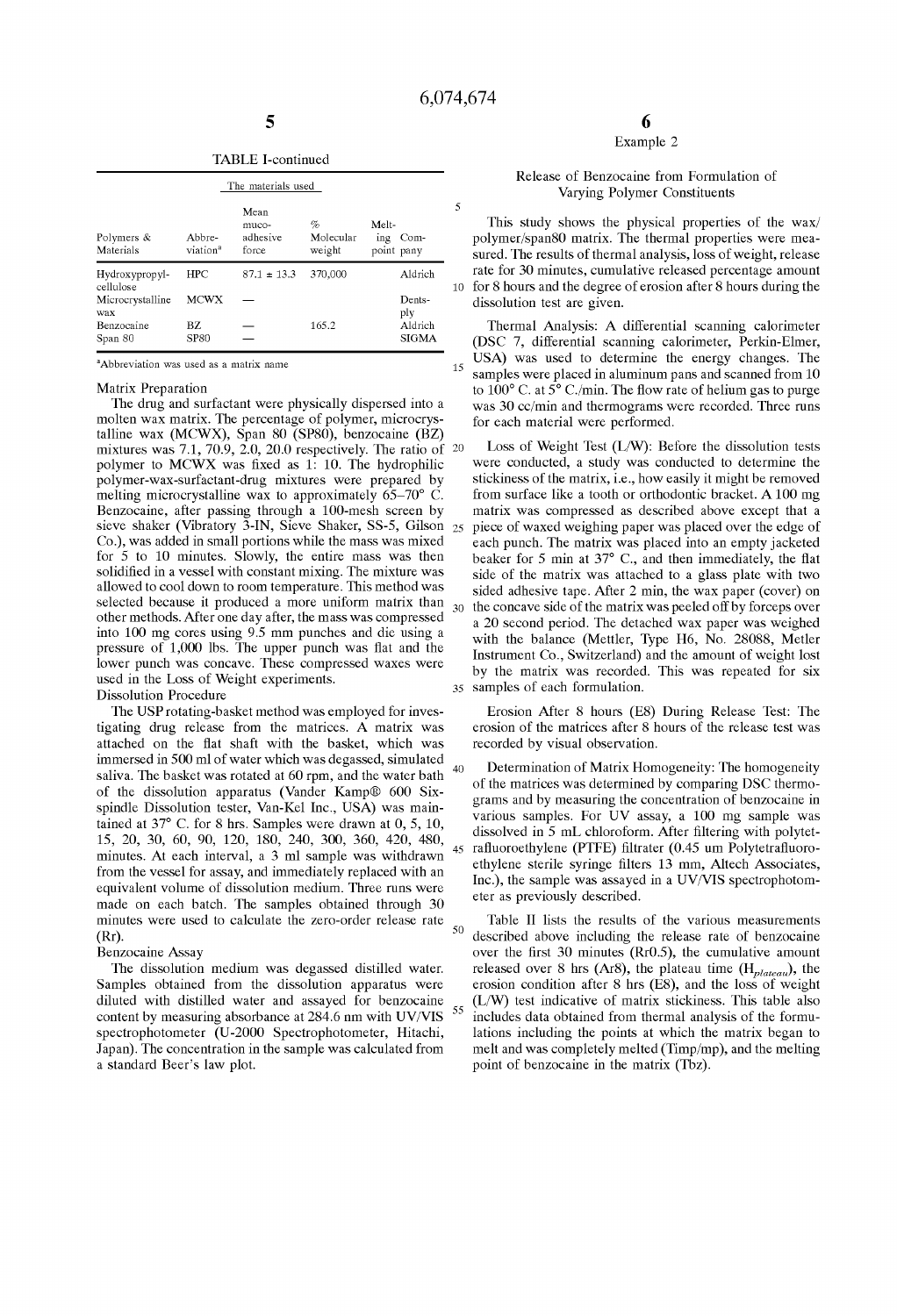| <b>Service Service</b><br>ю |  |
|-----------------------------|--|
|                             |  |

| Experimental levels of the experimental variables and values of the seven measured<br>responses for the prepared formulations of polymer/wax matrices |                                       |                                         |                    |                 |                            |                               |                             |  |  |
|-------------------------------------------------------------------------------------------------------------------------------------------------------|---------------------------------------|-----------------------------------------|--------------------|-----------------|----------------------------|-------------------------------|-----------------------------|--|--|
| Formula                                                                                                                                               | Rr 0.5<br>$(\%_{\text{min}})$<br>Mean | Ar <sub>8</sub> $(\%)$<br>Mean $\pm$ SD | Hplateau<br>(hour) | E8 <sup>a</sup> | $L/W(\%)$<br>$Mean \pm SD$ | Timp/mp<br>$(^\circ$ C.) Mean | Tbz $(^{\circ}$ C.)<br>Mean |  |  |
| <b>SCMC</b>                                                                                                                                           | 0.06                                  | $13.5 \pm 1.3$                          | >8                 | $\ddot{}$       | $1.12 \pm 0.59$            | 26/49                         | 81                          |  |  |
| CP                                                                                                                                                    | 0.03                                  | $9.8 \pm 1.3$                           | >8                 | $+$             | $0.17 \pm 0.12$            | 27/50                         | 83                          |  |  |
| TC                                                                                                                                                    | 0.13                                  | $22.7 \pm 1.8$                          | >8                 | $^{+++}$        | $0.35 \pm 0.08$            | 27/50                         | 81                          |  |  |
| PEO                                                                                                                                                   | 0.05                                  | $10.4 \pm 1.5$                          | >8                 | $+$             | $0.53 \pm 0.34$            | 27/34/50                      | 83                          |  |  |
| MC                                                                                                                                                    | 0.05                                  | $9.6 \pm 0.4$                           | >8                 | $+$             | $0.25 \pm 0.08$            | 28/49                         | 82                          |  |  |
| <b>HPMC</b>                                                                                                                                           | 0.04                                  | $7.3 \pm 0.2$                           | >8                 | $+$             | $0.70 \pm 0.23$            | 27/51                         | 83                          |  |  |
| KG                                                                                                                                                    | 0.05                                  | $7.0 \pm 0.5$                           | >8                 | $+$             | $0.42 \pm 0.10$            | 28/49                         | 79                          |  |  |
| C                                                                                                                                                     | 0.05                                  | $5.7 \pm 0.3$                           | >8                 | $+$             | $0.25 \pm 0.15$            | 28/50                         | 82                          |  |  |
| <b>STRC</b>                                                                                                                                           | 0.05                                  | $7.2 \pm 0.8$                           | >8                 | $+$             | $1.33 \pm 0.59$            | 27/51                         | 83                          |  |  |
| GT                                                                                                                                                    | 0.05                                  | $7.1 \pm 0.3$                           | >8                 | $+$             | $0.40 \pm 0.09$            | 27/49                         | 81                          |  |  |
| <b>PVP</b>                                                                                                                                            | 0.03                                  | $6.2 \pm 0.1$                           | >8                 | $^{++}$         | $0.15 \pm 0.05$            | 27/50                         | 79                          |  |  |
| PEG8                                                                                                                                                  | 0.05                                  | $7.6 \pm 0.9$                           | >8                 | $+$             | $0.25 \pm 0.18$            | 27/50                         | 85                          |  |  |
| PEG4                                                                                                                                                  | 0.07                                  | $9.3 \pm 0.5$                           | >8                 | $+$             | $4.90 \pm 2.46$            | 27/49                         | 81                          |  |  |
| <b>PVA</b>                                                                                                                                            | 0.04                                  | $6.6 \pm 0.2$                           | >8                 | $+$             | $0.27 \pm 0.21$            | 27/49                         | 82                          |  |  |
| <b>PHEMA</b>                                                                                                                                          | 0.04                                  | $6.2 \pm 0.3$                           | >8                 | $\ddot{}$       | $0.50 \pm 0.14$            | 27/49                         | 82                          |  |  |
| <b>HPC</b>                                                                                                                                            | 0.07                                  | $8.4 \pm 0.2$                           | >8                 | $\ddot{}$       | $0.48 \pm 0.10$            | 27/49                         | 84                          |  |  |
| <b>MCWX</b>                                                                                                                                           | 0.04                                  | $6.5 \pm 0.3$                           | >8                 |                 | $0.80 \pm 0.55$            | 26/50                         | 85                          |  |  |
| <b>CNTRL</b>                                                                                                                                          | 1.24                                  | $85.5 \pm 2.5^{\rm b}$                  | $\overline{4}$     | $++++$          |                            |                               |                             |  |  |
| Pure wax                                                                                                                                              | $\mathbf{C}$                          |                                         |                    |                 |                            | 24/50                         |                             |  |  |
| Bz                                                                                                                                                    |                                       |                                         |                    |                 |                            |                               | 88                          |  |  |

3+; Not eroded, kept it's shape. ++; sligltly eroded.

+++; eroded.

++++; completely eroded.<br><sup>b</sup>After 4 hours

 $\mathrm{^cNot}$  measured

The cumulative amounts of benzocaine released during employed as the hydrophilic polymer in the matrix (FIGS. 1 the 8 hour dissolution test are presented in Table III. and 2). None of the formulations yielded asymptotic va and 2). None of the formulations yielded asymptotic values

TABLE III

|                                 |             | Percent cumulative release $(\%)$ of benzocaine from matrices containing<br>various hydrophilic polymers and span 80 |         |     |      |      |      |      |      |      |      |      |      |
|---------------------------------|-------------|----------------------------------------------------------------------------------------------------------------------|---------|-----|------|------|------|------|------|------|------|------|------|
|                                 | Time<br>min |                                                                                                                      |         |     |      |      |      |      |      |      |      |      |      |
| Formula                         | 10          | 20                                                                                                                   | 30      | 40  | 60   | 90   | 120  | 180  | 240  | 300  | 360  | 420  | 480  |
| <b>SCMC</b>                     | 1.3         | 1.9                                                                                                                  | 2.4     | 2.9 | 3.7  | 4.6  | 5.7  | 7.4  | 8.9  | 10.0 | 11.4 | 12.7 | 13.5 |
| CP                              | 1.0         | 1.3                                                                                                                  | 1.8     | 1.9 | 2.4  | 2.9  | 3.4  | 4.3  | 5.1  | 6.1  | 7.0  | 8.3  | 9.8  |
| TC                              | 1.7         | 3.0                                                                                                                  | 4.4     | 5.1 | 6.8  | 8.3  | 9.6  | 12.1 | 14.2 | 16.1 | 18.6 | 21.0 | 22.7 |
| PEO                             | 1.3         | 1.8                                                                                                                  | 2.2     | 2.5 | 3.1  | 3.9  | 4.7  | 5.7  | 6.7  | 7.4  | 8.4  | 9.0  | 9.6  |
| MC                              | 1.3         | 1.7                                                                                                                  | $2.1\,$ | 2.6 | 3.1  | 3.9  | 4.8  | 5.9  | 7.1  | 8.1  | 9.0  | 9.6  | 10.4 |
| <b>HPMC</b>                     | 1.0         | 1.4                                                                                                                  | 1.7     | 2.0 | 2.6  | 3.1  | 3.7  | 4.6  | 5.3  | 5.9  | 6.4  | 6.9  | 7.3  |
| KG                              | 1.1         | 1.6                                                                                                                  | 2.1     | 2.4 | 2.9  | 3.4  | 3.9  | 4.6  | 5.2  | 5.8  | 6.1  | 6.5  | 7.0  |
| C                               | 1.2         | 1.7                                                                                                                  | 2.1     | 2.4 | 2.7  | 3.1  | 3.6  | 4.1  | 4.5  | 4.9  | 5.2  | 5.5  | 5.7  |
| <b>STRC</b>                     | 1.4         | 2.0                                                                                                                  | 2.4     | 2.8 | 3.4  | 4.1  | 4.6  | 5.3  | 5.8  | 6.3  | 6.5  | 6.9  | 7.2  |
| GT                              | 1.4         | 2.0                                                                                                                  | 2.3     | 2.7 | 3.2  | 3.8  | 4.4  | 5.1  | 5.6  | 6.1  | 6.5  | 6.7  | 7.1  |
| <b>PVP</b>                      | 1.0         | 1.4                                                                                                                  | 1.6     | 1.8 | 2.2  | 2.7  | 3.2  | 3.8  | 4.5  | 4.9  | 5.4  | 5.8  | 6.2  |
| PEG8                            | 1.2         | 1.8                                                                                                                  | 2.2     | 2.5 | 3.0  | 3.7  | 4.2  | 5.0  | 5.7  | 6.3  | 6.7  | 7.2  | 7.6  |
| PEG4                            | 2.4         | 2.8                                                                                                                  | 3.2     | 3.6 | 4.3  | 4.9  | 5.4  | 6.3  | 7.2  | 7.8  | 8.3  | 8.9  | 9.3  |
| <b>PEG 1.5</b>                  | 1.3         | 1.9                                                                                                                  | 2.2     | 2.8 | 3.6  | 4.4  | 4.7  | 5.8  | 6.5  | 7.0  | 7.7  | 8.4  | 8.9  |
| <b>PVA</b>                      | 1.2         | 1.6                                                                                                                  | 1.9     | 2.2 | 2.6  | 3.1  | 3.6  | 4.3  | 4.8  | 5.3  | 5.7  | 6.2  | 6.6  |
| PHEMA                           | 13          | 1.7                                                                                                                  | 2.0     | 2.3 | 2.7  | 3.2  | 3.7  | 4.3  | 4.8  | 5.2  | 5.5  | 5.9  | 6.2  |
| <b>HPC</b>                      | 1.2         | 1.7                                                                                                                  | 2.2     | 2.6 | 3.4  | 3.7  | 4.5  | 5.6  | 6.2  | 6.6  | 7.2  | 7.8  | 8.4  |
| $\ensuremath{\mathbf{Blank}}^2$ | 1.3         | 1.7                                                                                                                  | 2.0     | 2.4 | 2.8  | 3.3  | 3.7  | 4.3  | 4.7  | 5.3  | 5.7  | 6.0  | 6.5  |
| Control <sup>3</sup>            | 32.1        | 42.7                                                                                                                 | 50.0    | 571 | 64.1 | 70.9 | 75.7 | 82.4 | 85.5 |      |      |      |      |

<sup>1</sup>Abbreviation means that it's polymer is mixed with microcrystalline wax, 2% span 80 and 20% ben-

zocaine.<br><sup>2</sup>Without polymer.

Conventional dosage form which is PEG gel contained 20% benzocaine.

an 8 hour period was observed when tragacanth (TC) was benzocaine in a water-soluble PEG matrix, showed a  $H_{pla}$ 

## Conclusions  $_{65}$  (H<sub>plateau</sub>) in the release tests by eight hours. For comparison, The greatest release rate over the first 30 minutes and over the control formulation (CNTRL), which consisted of  $20\%$